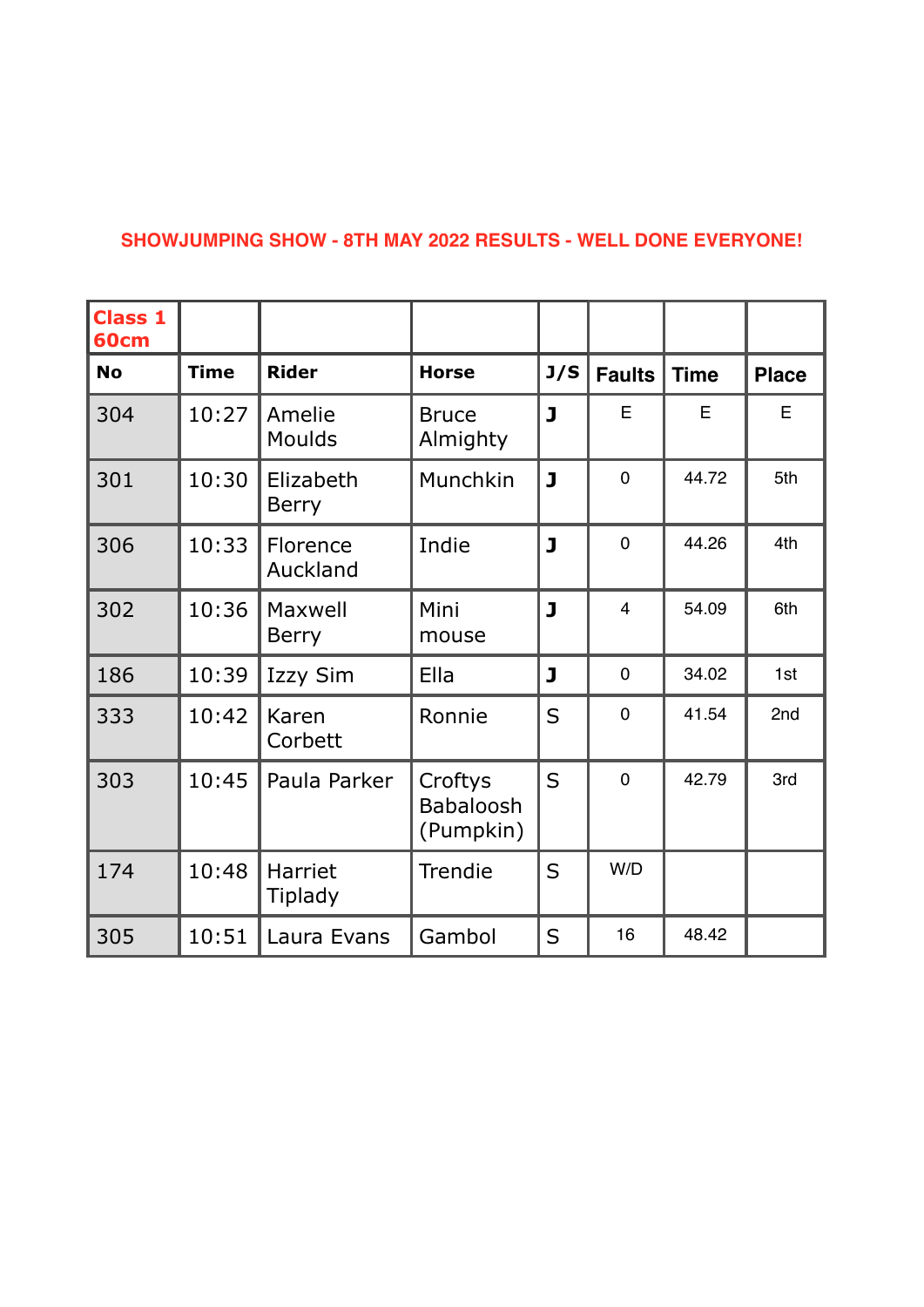| <b>CLASS 2</b><br>- 70cm |                       |                         |                                   |                         |                         |             |                |
|--------------------------|-----------------------|-------------------------|-----------------------------------|-------------------------|-------------------------|-------------|----------------|
| <b>No</b>                | <b>Time</b>           | <b>Rider</b>            | <b>Horse</b>                      | J/<br>$\mathbf S$       | <b>Faults</b>           | <b>Time</b> | <b>Place</b>   |
| 186                      | 11:09                 | Izzy Sim                | Ella                              | J                       | $\mathbf 0$             | 35.91       | $\overline{2}$ |
| 333                      | 11:12                 | Karen<br>Corbett        | Ronnie                            | $\overline{\mathbf{J}}$ | 12                      | 41.25       |                |
| 302                      | 11:15                 | Maxwell<br><b>Berry</b> | Mini<br>mouse                     | $\mathbf{J}$            | 8                       | 44.55       |                |
| 306                      | 11:18                 | Florence<br>Auckland    | Indie                             | J                       | $\overline{4}$          | 42.97       | 6              |
| 315                      | 11:21                 | <b>Amelia Ellis</b>     | <b>Breeze</b>                     | J                       | $\mathbf 0$             | 39.79       | 4th            |
| 310                      | 11:24                 | Freddie<br>Cullen       | Murphy                            | $\mathbf{J}$            | N/S                     |             |                |
| 304                      | 11:27                 | AbigailMould<br>S       | <b>Bruce</b><br>Almighty          | $\mathbf{J}$            | $\overline{4}$          | 37.09       | 5th            |
| 335                      | 11:30                 | Henrietta<br>Watson     | Gorfelyn<br>Honeymoo<br>n         | $\mathbf{J}$            | $\overline{0}$          | 38.55       | 3rd            |
| 110                      | 11:33                 | Ava<br>Jamieson         | Jacob                             | $\mathbf{J}$            | $\overline{4}$          | 46.09       |                |
| 143                      | 11:36                 | Willow<br>Roberts       | Bop to the<br><b>Beat</b>         | $\mathbf{J}$            | $\overline{0}$          | 35.46       | 1st            |
| 339                      | 12:31                 | Dorothy<br>Ashmore      | Peplow<br>Flash                   | $\mathbf{J}$            | $\overline{\mathbf{4}}$ | 56.28       |                |
| 68                       | 11:39                 | Jane Pheasy             | Gus                               | S                       | E                       |             |                |
| 131                      | 11:42                 | Jenny Pick              | <b>Bear</b><br>forest lad         | S                       | N/S                     |             |                |
| 316                      | 11:45                 | Sue Scarrott            | Slipwood<br>Indigo                | S                       | $\mathbf 0$             | 38.20       | 3rd            |
| 303                      | 11:48                 | Paula Parker            | Croftys<br>Babaloosh<br>(Pumpkin) | S                       | $\pmb{0}$               | 42.25       |                |
| 305                      | 11:54                 | Laura Evans             | War<br>brigade                    | S                       | E                       |             |                |
| 338                      | Waiting<br>List Entry | <b>Sally Sharpe</b>     | <b>Jefferson</b><br>Diamond       | S                       | 8                       | 1.06        |                |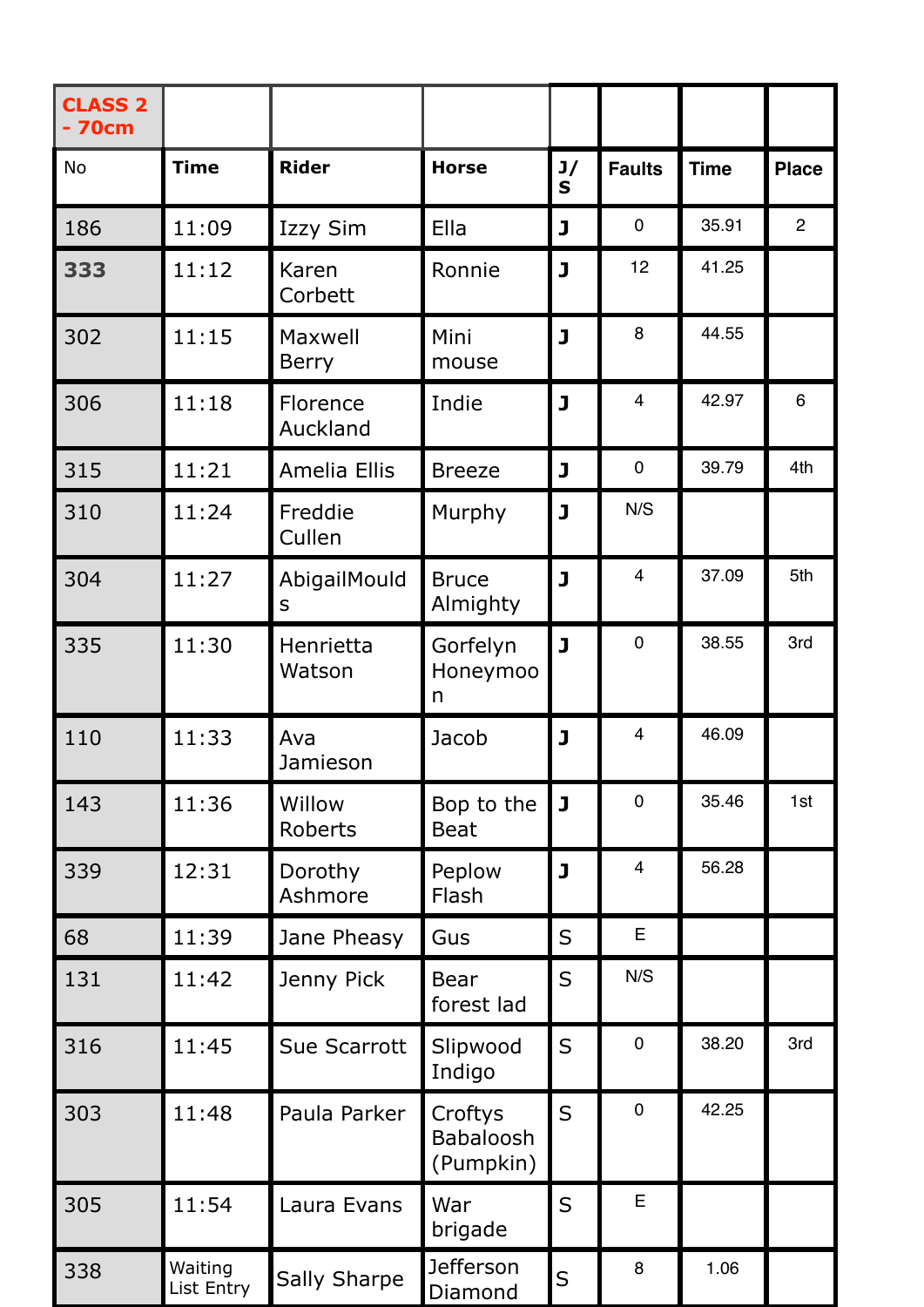## **70cm Results Continued**

| 104 | 12:07 | Claire<br>Lowbridge        | Harolds<br>Arrow                   | S           | 8              | 42.00 |     |
|-----|-------|----------------------------|------------------------------------|-------------|----------------|-------|-----|
| 166 | 12:10 | <b>Berry Kirsty</b>        | Golden<br>dollar                   | S           | $\mathbf 0$    | 38.14 | 2nd |
| 307 | 12:16 | Rosie<br>Hendey            | <b>Bailey</b>                      | S           | $\mathbf 0$    | 39.30 | 5th |
| 21  | 12:19 | Lisa Brown                 | Quest                              | S           | $\mathbf 0$    | 41.32 | 6th |
| 308 | 12:22 | Sarah<br>Hendey            | Joey                               | S           | 16             | 49.08 |     |
| 311 | 12:25 | Sally<br>Johnson           | Asfaloth                           | S           | $\mathbf 0$    | 36.88 | 1st |
| 174 | 12:28 | Harriet<br><b>Tiplady</b>  | Trendie                            | S           | N/S            |       |     |
| 334 | 12:34 | <b>Ellie Moxon</b>         | <b>Balinmore</b><br>Landslide      | S           | $\overline{0}$ | 44.05 |     |
| 163 | 12:37 | Natasha<br><b>Tilson</b>   | riverside<br>patchwork<br>princess | S           | $\overline{4}$ | 53.99 |     |
| 141 | 12:40 | <b>Becky</b><br>Lawrence   | Aero                               | S           | $\mathbf 0$    | 39.06 | 4th |
| 313 | 12:43 | <b>Nicola</b><br>Wilkinson | Diamante<br>Dream                  | S           | 16             | 1.03  |     |
| 136 | 12:46 | Charlotte<br><b>Barker</b> | <b>Bobbin</b>                      | $\mathsf S$ | 8              | 32.72 |     |
| 305 | 12:49 | Laura Evans                | Onyx                               | $\mathsf S$ | 8              | 39.82 |     |
| 309 | 12:52 | Julia Hurrell              | Flora                              | S           | E              |       |     |
| 84  | 12:55 | Emma<br>Connelly           | <b>Bella Blue</b>                  | S           | $\overline{4}$ | 36.27 |     |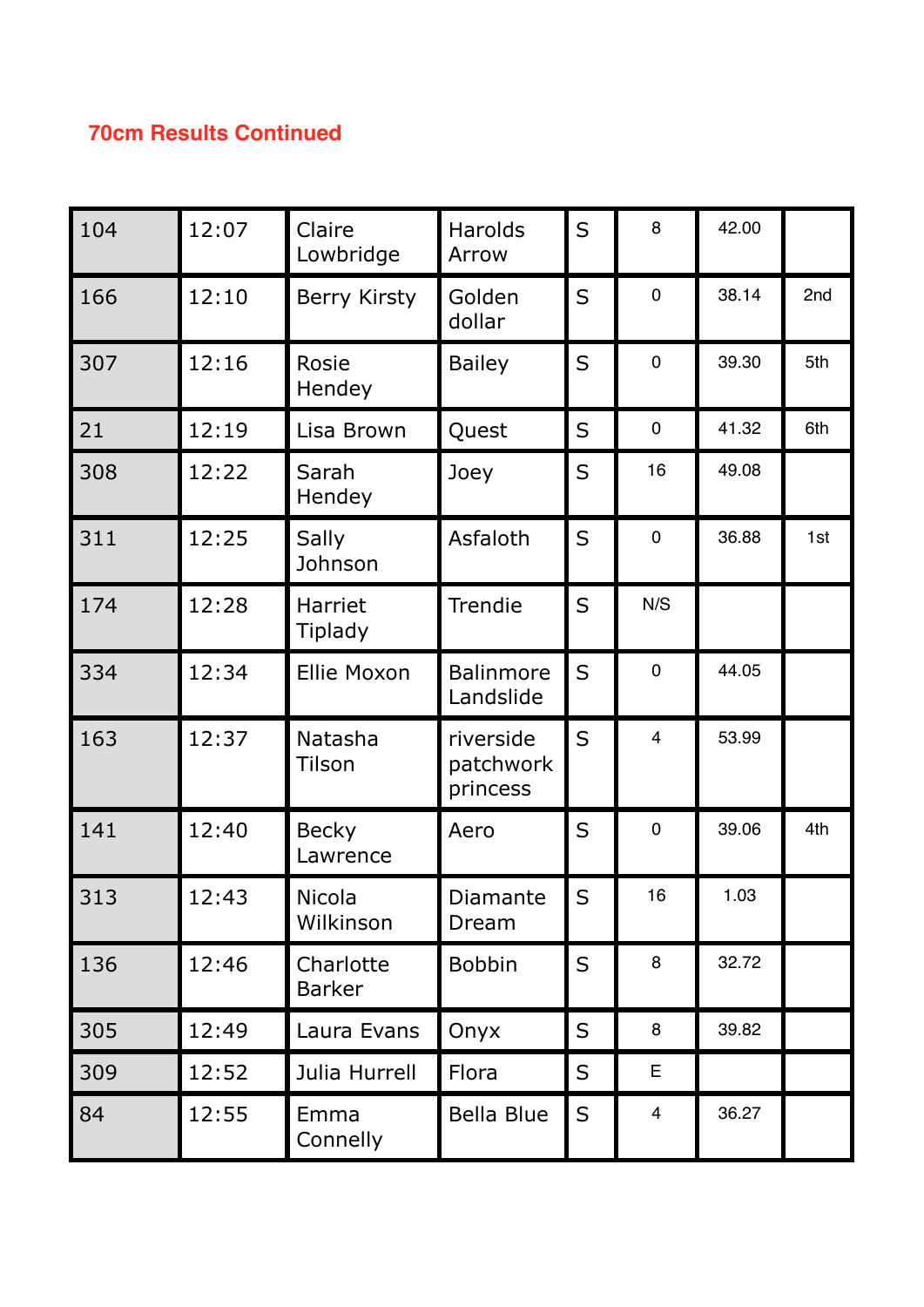| <b>CLASS 3 - 80CM</b> |             |                               |                              |         |                |             |              |
|-----------------------|-------------|-------------------------------|------------------------------|---------|----------------|-------------|--------------|
| <b>No</b>             | <b>Time</b> | <b>Rider</b>                  | <b>Horse</b>                 | J/S     | <b>Faults</b>  | <b>Time</b> | <b>Place</b> |
| 326                   | 13:22       | Abigail<br>Moulds             | Smarty                       | J       | $\overline{4}$ | 42          | 5th          |
| 110                   | 13:25       | Ava Jamieson                  | Jacob                        | J       | $\overline{4}$ | 35.12       | 1st          |
| 327                   | 13:28       | Kweena<br><b>Davies</b>       | <b>Bob</b>                   | J       | $\overline{4}$ | 55.05       | 6th          |
| 324                   | 13:31       | <b>Neve</b><br><b>Edwards</b> | Outlaw                       | J       | $\overline{4}$ | 39.40       | 4th          |
| 310                   | 13:34       | Freddie<br>Cullen             | Murphy                       | J       | N/S            |             |              |
| 161                   | 13:37       | Jessica Dook                  | Echo                         | J       | N/S            |             |              |
| 143                   | 13:40       | Willow<br>Roberts             | Bop to the<br><b>Beat</b>    | J       | 12             | 46.92       |              |
| 50                    | 13:43       | <b>Ruby Martin</b>            | My Parkroe<br>Ted            | J       | E              |             |              |
| 315                   | 13:46       | <b>Amelia Ellis</b>           | <b>Breeze</b>                | J       | $\overline{4}$ | 37.77       | 2nd          |
| 335                   | 13:49       | Henrietta<br>Watson           | Gorfelyn<br>Honeymoon        | J       | 16             | 40.92       |              |
| 9                     | 13:52       | <b>Alice Coxsey</b>           | Coolfin<br>Matchmaker<br>Lad | J       | E              |             |              |
| 326                   | 13:55       | Abigail<br>Moulds             | Gloria                       | J       | 12             | 40.93       |              |
| 141                   | 13:58       | <b>Becky</b><br>awrence       | Aero                         | $\sf S$ | $\overline{4}$ | 33.79       | 6th          |
| 84                    | 14:01       | Emma<br>Connelly              | <b>Bella Blue</b>            | S       | Е              |             |              |
| 319                   | 14:04       | Sarah Ashwell                 | <b>Bluebell</b>              | S       | $\mathsf{R}$   |             |              |
| 16                    | 14:07       | <b>Natasha</b><br>Shelton     | Eeze My Billy                | S       | $\overline{4}$ | 38.40       |              |
| 183                   | 14:10       | Libby Benton                  | Merlin                       | S       | 16             | 39.63       |              |
|                       |             | <b>Sally Sharpe</b>           |                              |         | 12             | 1.04        |              |
| 166                   | 14:13       | <b>Kirsty Berry</b>           | Golden dollar                | S       | W/D            |             |              |
| 325                   | 14:16       | Alison Hulbert Skye III       |                              | S       | 0              | 38.00       | 2nd          |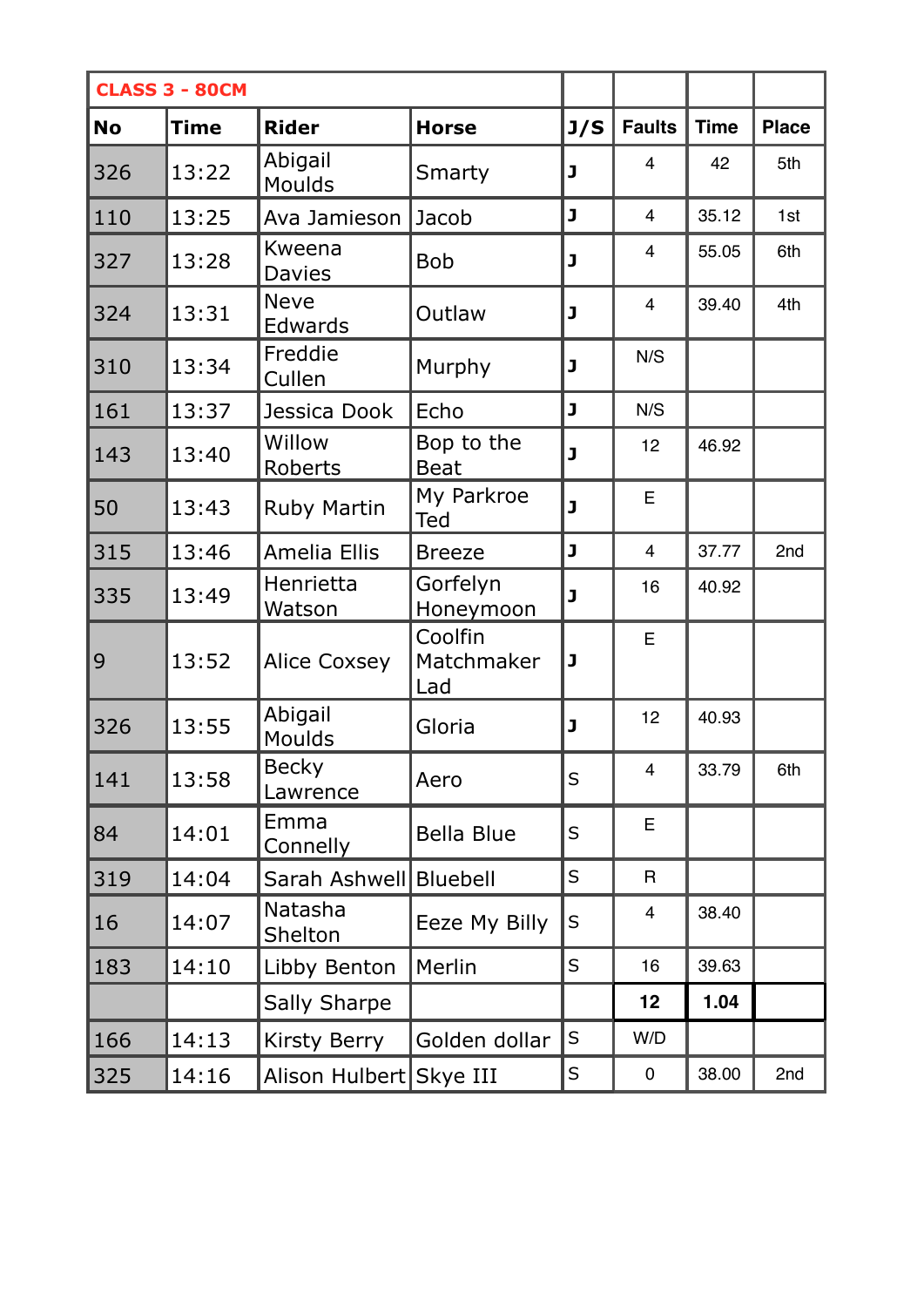## **80cm Results Continued**

| 163 | 14:29 | Natasha Tilson             | Riverside<br>Patchwork<br>Princess | S   | $\overline{0}$ | 36.54  | 1st |
|-----|-------|----------------------------|------------------------------------|-----|----------------|--------|-----|
| 334 | 14:32 | <b>Ellie Moxon</b>         | <b>Balinmore</b><br>Landslide      | S   | 12             | 101.00 |     |
| 313 | 14:35 | <b>Nicola</b><br>Wilkinson | Diamante<br>Dream                  | S   | W/D            |        |     |
| 339 | 14:38 | Dorothy<br>Ashmore         | Peplow Flash                       | J   | $\overline{4}$ | 39.00  | 3rd |
| 308 | 14:41 | Sarah Hendey               | Joey                               | S   | E              |        |     |
| 136 | 14:44 | Charlotte<br><b>Barker</b> | <b>Bobbin</b>                      | S   | $\overline{4}$ | 34.16  |     |
| 307 | 14:47 | Rosie Hendey               | <b>Bailey</b>                      | S   | E              |        |     |
| 322 | 14:50 | Michelle<br>Jackson        | India                              | S   | $\overline{0}$ | 42.27  | 5th |
| 320 | 14:53 | <b>Crisy Trewerne</b>      | Kildare Oscar                      | S   | $\mathbf 0$    | 41.12  | 4th |
| W/D | 14:56 | Melissa Barker             | Royal Mizar                        | W/D |                |        |     |
| 105 | 14:59 | <b>Rachel Frew</b>         | Jimmy                              | S   | $\mathbf 0$    | 39.64  | 3rd |
| 317 | 15:02 | <b>Jessica</b><br>Chapman  | Jackson                            | S   | $\overline{4}$ | 36.54  |     |
| 163 | 15:05 | Natasha Tilson             | Riverside<br>aghavrin lad          | S   | E              |        |     |
| 146 | 15:08 | Laura<br>Worthington       | Incy                               | S   | $\overline{4}$ | 35.73  |     |
| 31  | 15:11 | Hayley Horn                | Chesterfield<br>Boy                | S   | $\overline{4}$ | 39.72  |     |
| 318 | 15:14 | Caroline<br>Harrison       | <b>Jack</b>                        | S   | 8              | 52.65  |     |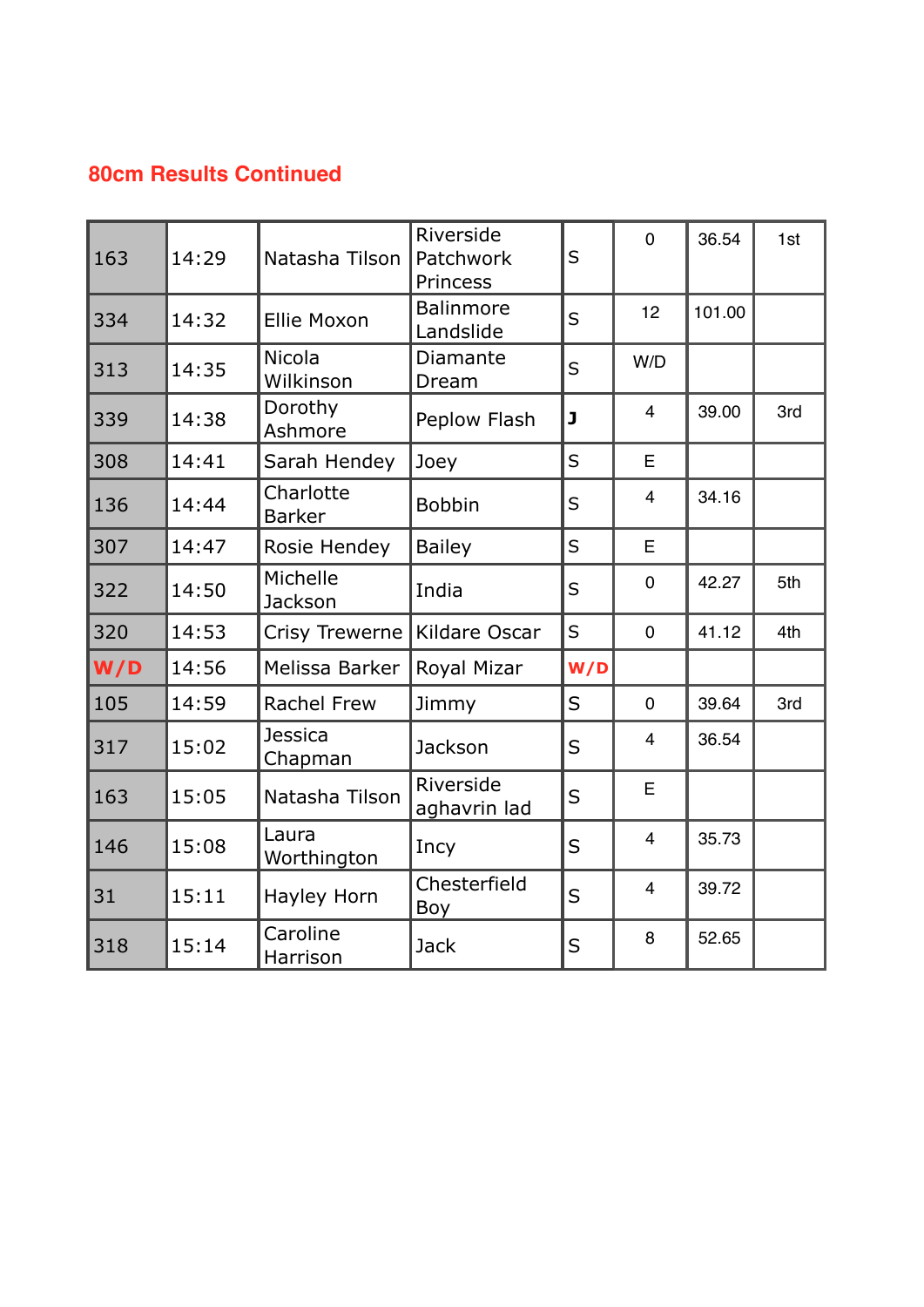| <b>CLASS 4 - 90CM</b> |             |                                 |                              |         |                         |             |              |
|-----------------------|-------------|---------------------------------|------------------------------|---------|-------------------------|-------------|--------------|
| <b>No</b>             | <b>Time</b> | <b>Rider</b>                    | <b>Horse</b>                 | J/S     | <b>Faults</b>           | <b>Time</b> | <b>Place</b> |
| 103                   | 15:32       | Katie<br>Lowbridge              | Emeralds On<br>Trend         | J       | $\overline{\mathbf{4}}$ | 36.44       | 5th          |
| 9                     | 15:35       | <b>Alice Coxsey</b>             | Coolfin<br>Matchmaker<br>Lad | J       | $\overline{4}$          | 40.19       | 6th          |
| 327                   | 15:38       | Kweena Davies                   | <b>Bob</b>                   | J       | 12                      | 41.75       |              |
| 324                   | 15:41       | <b>Neve Edwards</b>             | Outlaw                       | J       | 12                      | 39.32       |              |
| 326                   | 15:44       | <b>Abigail Moulds</b>           | Gloria                       | J       | $\mathbf 0$             | 38.18       | 4th          |
| $\mathbf{1}$          | 15:47       | Cailin<br>Weinman               | Atti                         | J       | $\mathbf 0$             | 31.86       | 2nd          |
| 331                   | 15:50       | Frankie Turner                  | Party Popper                 | J       | $\mathbf 0$             | 35.88       | 3rd          |
| 33                    | 15:53       | Amber<br>Hollingworth           | Rosetown<br><b>Suzie</b>     | J       | $\mathbf 0$             | 31.18       | 1st          |
| 323                   | 15:56       | Libby Benton                    | Merlin                       | $\sf S$ | W/D                     |             |              |
| 31                    | 15:59       | Hayley Horn                     | Chesterfield<br>Boy          | S       | 12                      | 39.09       |              |
| 146                   | 16:02       | Laura<br>Worthington            | Incy                         | S       | 8                       | 37.90       |              |
| 318                   | 16:05       | Caroline<br>Harrison            | Sam                          | S       | $\mathbf 0$             | 36.59       | 5th          |
| 105                   | 16:08       | Rachel Frew                     | Jimmy                        | $\sf S$ | $\overline{4}$          | 43.33       | 6th          |
| 163                   | 16:11       | Natasha Tilson                  | Riverside<br>Aghavrin Lad    | S       | 8                       | 43.78       |              |
| 328                   | 16:14       | Katie Hurrell                   | Flora                        | S       | $\mathbf 0$             | 36.31       | 4th          |
| 155                   | 16:17       | Grace Mulligan                  | <b>EQS Saccor</b>            | $\sf S$ | $\mathbf 0$             | 33.00       | 1st          |
| 16                    | 16:20       | Natasha<br>Shelton              | Eeze My Billy                | S       | $\mathbf 0$             | 34.45       | 3rd          |
| 317                   | 16:23       | Jessica<br>Chapman              | <b>Jackson</b>               | S       | 8                       | 38.21       |              |
| 320                   | 16:26       | Crisy Trewerne                  | Kildare Oscar                | $\sf S$ | 8                       | 42.23       |              |
| 336                   | 16:29       | <b>Frances</b><br>Turnbull-Neep | Kitty                        | $\sf S$ | $\mathbf 0$             | 34.19       | 2nd          |
| 322                   | 16:32       | Michelle<br>Jackson             | India                        | S       | $\overline{4}$          | 44.80       |              |
| 74                    | 16:35       | Sharon<br>Whitmore              | Dudley                       | S       | 8                       | 38.36       |              |
| 329                   | 16:38       | Abigail Moulds                  | Smarty                       | J       | 8                       | 36.12       |              |
| 330                   | 16:41       | Deborah<br>Humphrey             | Just Joey                    | S       | N/S                     |             |              |
| 325                   | 16:44       | Alison Hulbert                  | Skye III                     | $\sf S$ | 8                       | 41.67       |              |